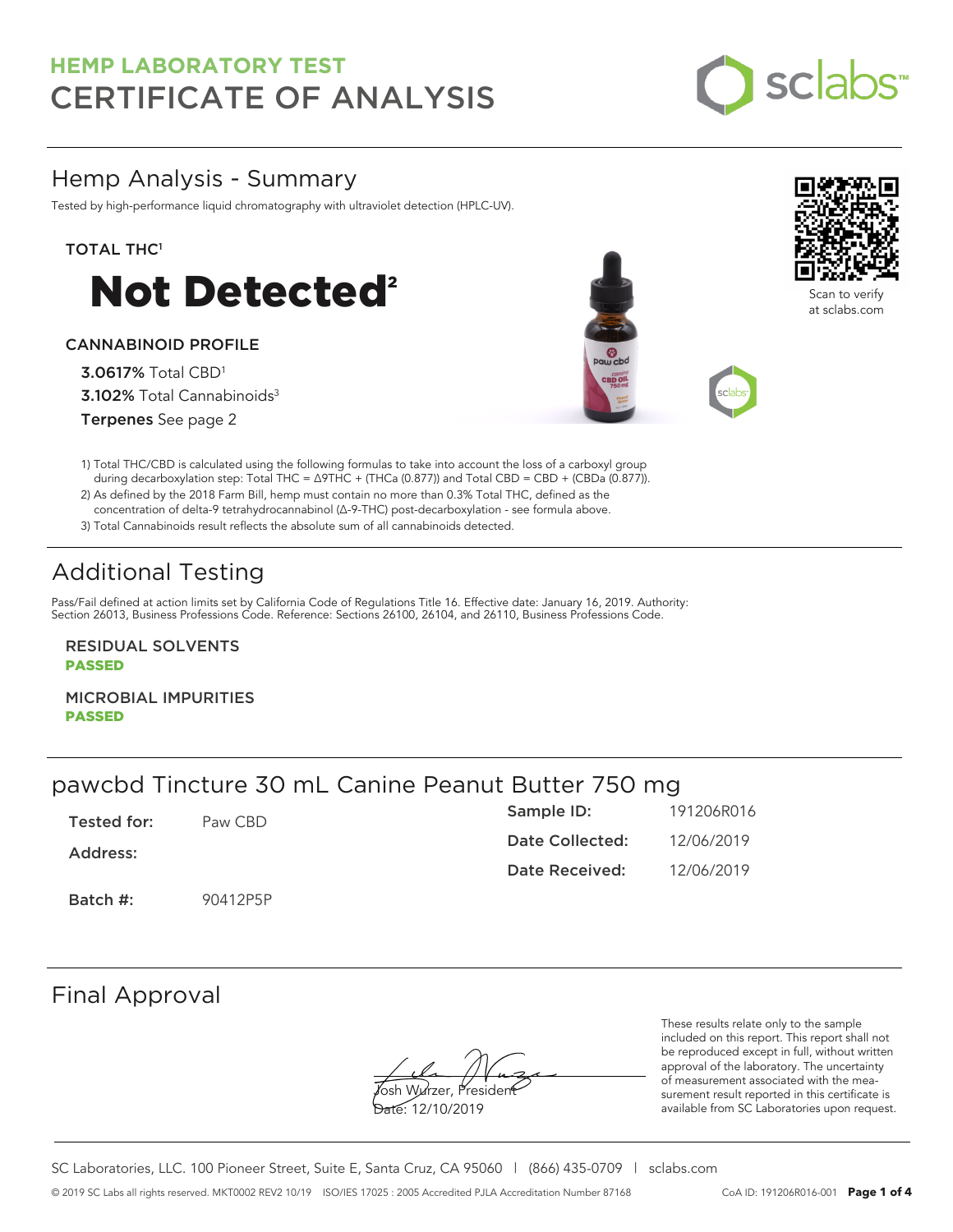

| Sample Name:        | pawcbd Tincture 30 mL Canine Peanut |
|---------------------|-------------------------------------|
| LIMS Sample ID:     | Butter 750 mg<br>191206R016         |
| Batch #:            | 90412P5P                            |
| Source Metrc ID(s): |                                     |
|                     |                                     |
|                     |                                     |
| Sample Type:        | Other                               |
| Batch Count:        |                                     |
| Sample Count:       |                                     |
| Unit Volume:        | 30 Milliliters per Unit             |
| Serving Mass:       |                                     |
| Density:            | $0.9285$ g/mL                       |

#### **Moisture Test Results**

Moisture

#### **Cannabinoid Test Results 12/09/2019**

Cannabinoid analysis utilizing High Performance Liquid Chromatography (HPLC, QSP 5-4-4-4)

**Results (%)**

|                                                                        | mg/mL               | %             | LOD / LOQ mg/mL              |
|------------------------------------------------------------------------|---------------------|---------------|------------------------------|
| <b>A9THC</b>                                                           | ND.                 | ND            | 0.0009 / 0.003               |
| $\triangle$ 8THC                                                       | <b>ND</b>           | ND.           | 0.0009 / 0.003               |
| <b>THCa</b>                                                            | <b>ND</b>           | ND            | 0.0009 / 0.003               |
| <b>THCV</b>                                                            | <b>ND</b>           | <b>ND</b>     | 0.0004 / 0.001               |
| <b>THCVa</b>                                                           | <b>ND</b>           | <b>ND</b>     | 0.0013 / 0.004               |
| <b>CBD</b>                                                             | 28.428              | 3.0617        | 0.0009 / 0.003               |
| CBDa                                                                   | <b>ND</b>           | ND.           | 0.0009 / 0.003               |
| <b>CBDV</b>                                                            | 0.071               | 0.0076        | 0.0004 / 0.001               |
| <b>CBDVa</b>                                                           | <b>ND</b>           | <b>ND</b>     | 0.0003 / 0.001               |
| <b>CBG</b>                                                             | 0.251               | 0.0270        | 0.001 / 0.003                |
| CBGa                                                                   | <b>ND</b>           | ND.           | 0.0008 / 0.002               |
| <b>CBL</b>                                                             | <b>ND</b>           | <b>ND</b>     | 0.0021 / 0.006               |
| <b>CBN</b>                                                             | 0.052               | 0.0056        | 0.0009 / 0.003               |
| <b>CBC</b>                                                             | <b>ND</b>           | <b>ND</b>     | 0.0011 / 0.003               |
| <b>CBCa</b>                                                            | <b>ND</b>           | <b>ND</b>     | 0.0015 / 0.005               |
| <b>Sum of Cannabinoids:</b>                                            | 28.802              | 3.102         | 864.060 mg/Unit              |
| Total THC ( $\triangle$ 9THC+0.877*THCa)<br>Total CBD (CBD+0.877*CBDa) | <b>ND</b><br>28.428 | ND.<br>3.0617 | <b>ND</b><br>852.840 mg/Unit |
| ∆9THC per Unit                                                         | Action Limit mg     |               | <b>ND</b>                    |

Δ9THC per Unit Δ9THC per Serving

#### **Batch Photo**



SC Laboratories, LLC 100 Pioneer Street, Suite E Santa Cruz, CA 95060 (866) 435-0709 | sclabs.com

| Date Collected: | 12/06/2019 |  |
|-----------------|------------|--|
| Date Received:  | 12/06/2019 |  |
| Tested for:     | Paw CBD    |  |
| License #:      |            |  |
| Address:        |            |  |
| Produced by:    |            |  |
| License #:      |            |  |
| Address:        |            |  |
|                 |            |  |
|                 |            |  |

#### **Terpene Test Results 12/10/2019**

Terpene analysis utilizing Gas Chromatography - Flame Ionization Detection (GC - FID)

|                                     | mg/g      | %         | LOD / LOQ mg/g |
|-------------------------------------|-----------|-----------|----------------|
| <b>7</b> Pinene                     | <b>ND</b> | <b>ND</b> | 0.022 / 0.067  |
| Camphene                            | <b>ND</b> | <b>ND</b> | 0.027 / 0.08   |
| Sabinene                            | <b>ND</b> | <b>ND</b> | 0.027 / 0.082  |
| <b>7</b> Pinene                     | <b>ND</b> | <b>ND</b> | 0.027 / 0.081  |
| Myrcene                             | <b>ND</b> | <b>ND</b> | 0.027 / 0.082  |
| <sup>2</sup> Phellandrene           | <b>ND</b> | <b>ND</b> | 0.037 / 0.111  |
| 3 Carene                            | <b>ND</b> | <b>ND</b> | 0.029 / 0.087  |
| <b>7</b> Terpinene                  | <b>ND</b> | <b>ND</b> | 0.03 / 0.09    |
| Limonene                            | 0.579     | 0.0579    | 0.013 / 0.039  |
| Eucalyptol                          | <b>ND</b> | <b>ND</b> | 0.021 / 0.063  |
| Ocimene                             | <b>ND</b> | <b>ND</b> | 0.028 / 0.085  |
| <b>7</b> Terpinene                  | <b>ND</b> | <b>ND</b> | 0.03 / 0.09    |
| Sabinene Hydrate                    | <b>ND</b> | <b>ND</b> | 0.018 / 0.054  |
| Fenchone                            | <b>ND</b> | <b>ND</b> | 0.03 / 0.092   |
| Terpinolene                         | <b>ND</b> | <b>ND</b> | 0.022 / 0.067  |
| Linalool                            | <b>ND</b> | <b>ND</b> | 0.019 / 0.058  |
| Fenchol                             | <b>ND</b> | <b>ND</b> | 0.023 / 0.069  |
| (-)-Isopulegol                      | <b>ND</b> | <b>ND</b> | 0.013 / 0.04   |
| Camphor                             | <b>ND</b> | <b>ND</b> | 0.054 / 0.163  |
| Isoborneol                          | <b>ND</b> | <b>ND</b> | 0.033 / 0.101  |
| Borneol                             | <b>ND</b> | <b>ND</b> | 0.048 / 0.146  |
| Menthol                             | <b>ND</b> | <b>ND</b> | 0.022 / 0.067  |
| Terpineol                           | <b>ND</b> | <b>ND</b> | 0.022 / 0.068  |
| Nerol                               | <b>ND</b> | <b>ND</b> | 0.023 / 0.068  |
| R-(+)-Pulegone                      | <b>ND</b> | <b>ND</b> | 0.022 / 0.068  |
| Geraniol                            | <b>ND</b> | <b>ND</b> | 0.017 / 0.05   |
| Geranyl Acetate                     | <b>ND</b> | <b>ND</b> | 0.016 / 0.048  |
| <b>7 Cedrene</b>                    | <b>ND</b> | <b>ND</b> | 0.017 / 0.051  |
| <b>□ Caryophyllene</b>              | <b>ND</b> | <b>ND</b> | 0.018 / 0.054  |
| <b>7 Humulene</b>                   | <b>ND</b> | <b>ND</b> | 0.013 / 0.038  |
| Valencene                           | <b>ND</b> | <b>ND</b> | 0.008 / 0.023  |
| Nerolidol                           | <b>ND</b> | <b>ND</b> | 0.035 / 0.106  |
| Caryophyllene Oxide                 | <b>ND</b> | <b>ND</b> | 0.028 / 0.084  |
| Guaiol                              | <b>ND</b> | <b>ND</b> | 0.022 / 0.066  |
| Cedrol                              | <b>ND</b> | <b>ND</b> | 0.029 / 0.086  |
| <b>7</b> Bisabolol                  | <b>ND</b> | <b>ND</b> | 0.017 / 0.051  |
| <b>Total Terpene Concentration:</b> | 0.579     | 0.0579    |                |

#### Sample Certification

California Code of Regulations Title 16 Effect Date January 16, 2019<br>Authority: Section 26013, Business and Professions Code.<br>Reference: Sections 26100, 26104 and 26110, Business and Professions Code.



Josh Wurzer, President Date: 12/10/2019

© 2019 SC Labs all rights reserved. MKT0002 REV2 10/19 ISO/IES 17025 : 2005 Accredited PJLA Accreditation Number 87168 CoA ID: 191206R016-001 **Page 2 of 4**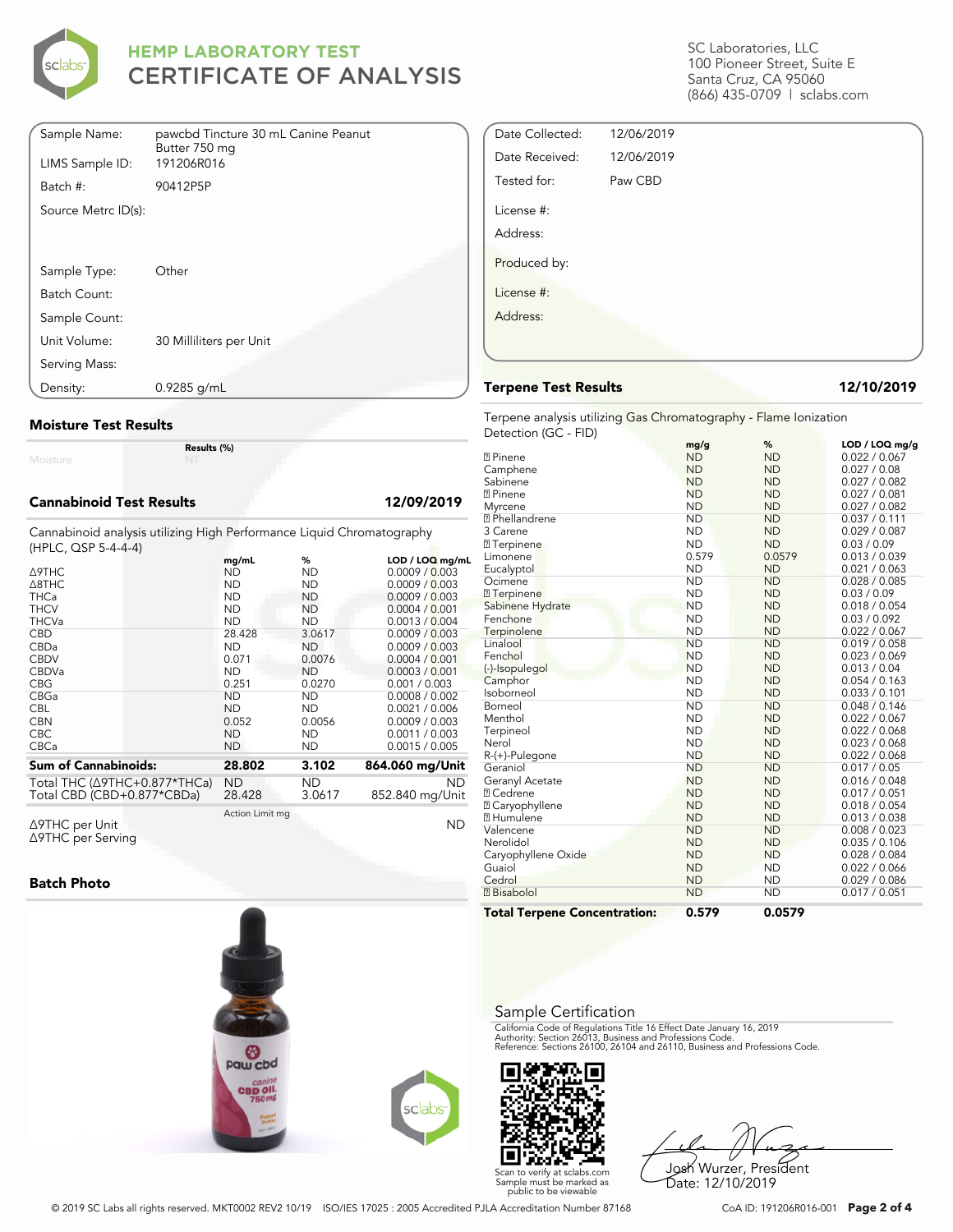

| Sample Name:        | pawcbd Tincture 30 mL Canine Peanut<br>Butter 750 mg |
|---------------------|------------------------------------------------------|
| LIMS Sample ID:     | 191206R016                                           |
| Batch #:            | 90412P5P                                             |
| Source Metrc ID(s): |                                                      |
|                     |                                                      |
|                     |                                                      |
| Sample Type:        | Other                                                |
| Batch Count:        |                                                      |
| Sample Count:       |                                                      |
| Unit Volume:        | 30 Milliliters per Unit                              |
| Serving Mass:       |                                                      |
| Density:            | $0.9285$ g/mL                                        |

### **Pesticide Test Results**

|                              | resticiac, rangiciac and piant growth regalator analysis atmosfie<br>HPLC-Mass Spectrometry and GC-Mass Spectrometry |                   |                |
|------------------------------|----------------------------------------------------------------------------------------------------------------------|-------------------|----------------|
|                              | Results (µg/g)                                                                                                       | Action Limit µg/g | LOD / LOO µg/g |
| Abamectin                    | NT                                                                                                                   |                   |                |
| Acephate                     | NT                                                                                                                   |                   |                |
| Acequinocyl                  | NT                                                                                                                   |                   |                |
| Acetamiprid                  | NT                                                                                                                   |                   |                |
| Azoxystrobin                 | NT                                                                                                                   |                   |                |
| <b>Bifenazate</b>            | NT                                                                                                                   |                   |                |
| Bifenthrin                   | NT                                                                                                                   |                   |                |
| <b>Boscalid</b>              | NT                                                                                                                   |                   |                |
| Captan                       | NT                                                                                                                   |                   |                |
| Carbaryl                     | NT                                                                                                                   |                   |                |
| Chlorantraniliprole          | NT                                                                                                                   |                   |                |
| Clofentezine                 | NT                                                                                                                   |                   |                |
| Cyfluthrin                   | NT                                                                                                                   |                   |                |
| Cypermethrin                 | NT                                                                                                                   |                   |                |
| Diazinon                     | NT                                                                                                                   |                   |                |
| Dimethomorph                 | NT                                                                                                                   |                   |                |
| Etoxazole                    | NT                                                                                                                   |                   |                |
| Fenhexamid                   | NT                                                                                                                   |                   |                |
| Fenpyroximate                | NT                                                                                                                   |                   |                |
| Flonicamid                   | NT                                                                                                                   |                   |                |
| Fludioxonil                  | NT                                                                                                                   |                   |                |
| Hexythiazox                  | NT                                                                                                                   |                   |                |
| Imidacloprid                 | NT                                                                                                                   |                   |                |
| Kresoxim-methyl              | NT                                                                                                                   |                   |                |
| Malathion                    | NT                                                                                                                   |                   |                |
| Metalaxyl                    | NT                                                                                                                   |                   |                |
| Methomyl                     | NT                                                                                                                   |                   |                |
| Myclobutanil                 | NT                                                                                                                   |                   |                |
| Naled                        | NT                                                                                                                   |                   |                |
| Oxamyl                       | NT                                                                                                                   |                   |                |
| Pentachloronitrobenzene      | NT<br>NT                                                                                                             |                   |                |
| Permethrin                   |                                                                                                                      |                   |                |
| Phosmet                      | NT<br>NT                                                                                                             |                   |                |
| Piperonylbutoxide            |                                                                                                                      |                   |                |
| Prallethrin<br>Propiconazole | NT<br>NT                                                                                                             |                   |                |
|                              | NT                                                                                                                   |                   |                |
| Pyrethrins<br>Pyridaben      | NT                                                                                                                   |                   |                |
|                              | NT                                                                                                                   |                   |                |
| Spinetoram<br>Spinosad       | NT                                                                                                                   |                   |                |
| Spiromesifen                 | NT                                                                                                                   |                   |                |
| Spirotetramat                | NT                                                                                                                   |                   |                |
| Tebuconazole                 | NT                                                                                                                   |                   |                |
| Thiamethoxam                 | NT                                                                                                                   |                   |                |
| Trifloxystrobin              | NT                                                                                                                   |                   |                |
|                              |                                                                                                                      |                   |                |

Pesticide, Fungicide and plant growth regulator analysis utilizing

#### SC Laboratories, LLC 100 Pioneer Street, Suite E Santa Cruz, CA 95060 (866) 435-0709 | sclabs.com

| Date Collected: | 12/06/2019 |  |
|-----------------|------------|--|
| Date Received:  | 12/06/2019 |  |
| Tested for:     | Paw CBD    |  |
| License #:      |            |  |
| Address:        |            |  |
| Produced by:    |            |  |
| License #:      |            |  |
| Address:        |            |  |
|                 |            |  |

### **Pesticide Test Results**

| Pesticide, Fungicide and plant growth regulator analysis utilizing<br>HPLC-Mass Spectrometry and GC-Mass Spectrometry |                |                   |                |  |
|-----------------------------------------------------------------------------------------------------------------------|----------------|-------------------|----------------|--|
|                                                                                                                       | Results (µg/g) | Action Limit µg/g | LOD / LOQ µg/g |  |
| Aldicarb                                                                                                              |                |                   |                |  |
| Carbofuran                                                                                                            | NT             |                   |                |  |
| Chlordane                                                                                                             | NT             |                   |                |  |
| Chlorfenapyr                                                                                                          | NT             |                   |                |  |
| Chlorpyrifos                                                                                                          | NT             |                   |                |  |
| Coumaphos                                                                                                             | NT             |                   |                |  |
| Daminozide                                                                                                            | NT             |                   |                |  |
| <b>DDVP</b> (Dichlorvos)                                                                                              | NT             |                   |                |  |
| Dimethoate                                                                                                            | NT             |                   |                |  |
| Ethoprop(hos)                                                                                                         | NT             |                   |                |  |
| Etofenprox                                                                                                            | NT             |                   |                |  |
| Fenoxycarb                                                                                                            | NT             |                   |                |  |
| Fipronil                                                                                                              | NT             |                   |                |  |
| Imazalil                                                                                                              | NT             |                   |                |  |
| Methiocarb                                                                                                            | NT             |                   |                |  |
| Methyl parathion                                                                                                      | NT             |                   |                |  |
| Mevinphos                                                                                                             | NT             |                   |                |  |
| Paclobutrazol                                                                                                         | NT             |                   |                |  |
| Propoxur                                                                                                              | NT             |                   |                |  |
| Spiroxamine                                                                                                           | NT             |                   |                |  |
| Thiacloprid                                                                                                           | NT             |                   |                |  |

### **Mycotoxin Test Results**

| Mycotoxin analysis utilizing HPLC-Mass Spectrometry |           | Results (µq/kq) Action Limit µq/kq | $LOD / LOQ \mu q/kg$ |
|-----------------------------------------------------|-----------|------------------------------------|----------------------|
| Aflatoxin B1, B2, G1, G2<br>Ochratoxin A            | <b>NT</b> |                                    |                      |

#### Sample Certification

California Code of Regulations Title 16 Effect Date January 16, 2019<br>Authority: Section 26013, Business and Professions Code.<br>Reference: Sections 26100, 26104 and 26110, Business and Professions Code.



Josh Wurzer, President Date: 12/10/2019